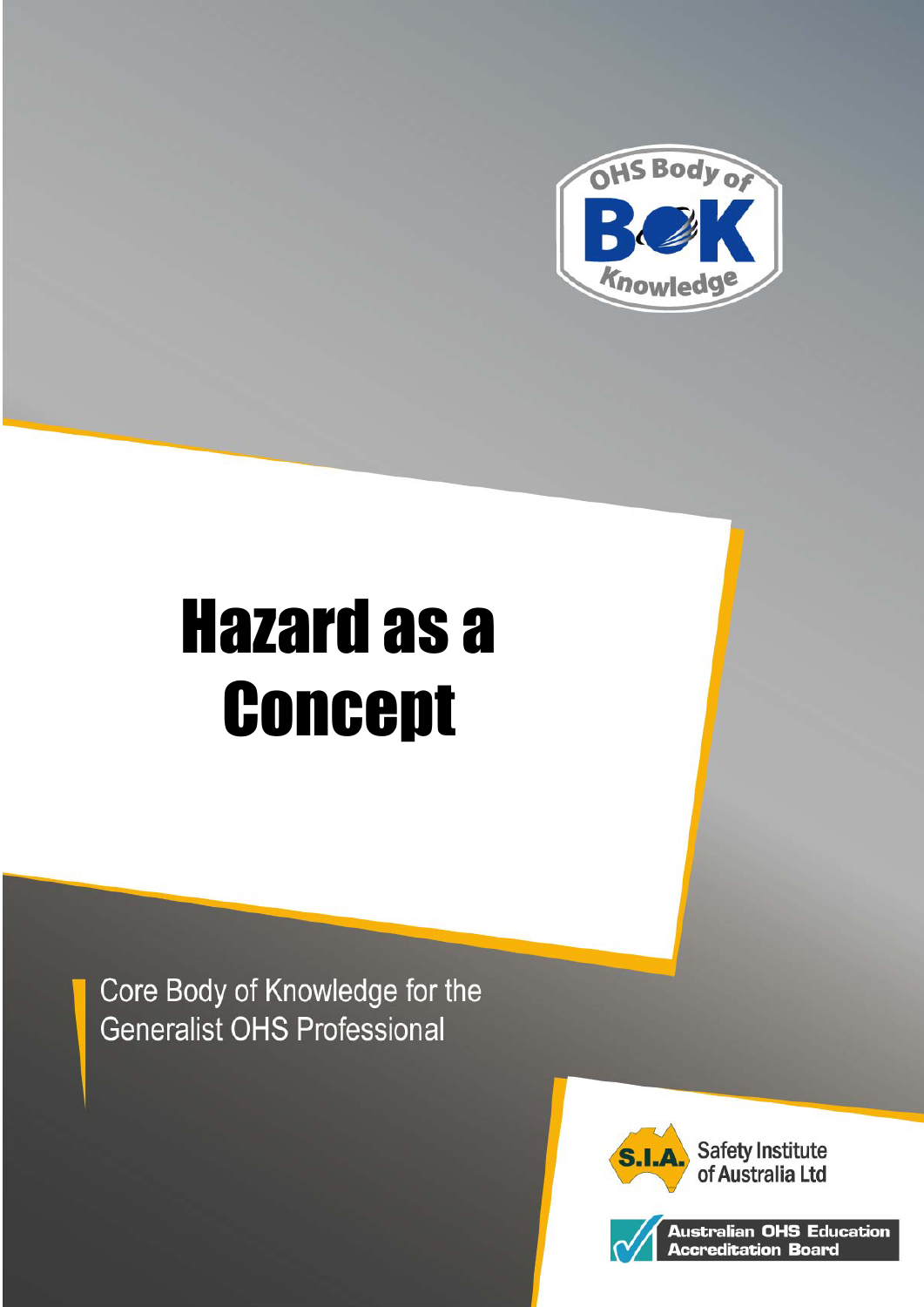# **Hazard as a Concept**

#### **Pam Pryor BSc, BEd, GDipOHM, FSIA**

Secretary, SIA OHS Education Chapter Sessional Lecturer, Senior Research Fellow and PhD candidate, University of Ballarat Email: pampryor@ballarat.edu.au

Pam has qualifications in education and OHS, and has been a practising OHS professional for more than 25 years. She was a technical advisor in OHS skills development to the National Occupational Health and Safety Commission. Pam was the SIA representative on the Technical Panel for the OHS Body of Knowledge project and chair of the Technical Panel.

#### **The OHS Body of Knowledge Technical Panel**

Chair: Pam Pryor (SIA) Dr David Borys (University of Ballarat) Professor Mike Capra (SIA) Associate Professor Wendy Macdonald (La Trobe University) Dr Jodi Oakman (La Trobe University) Leo Ruschena (RMIT University) Associate Professor Susanne Tepe (RMIT University)

#### **Peer reviewers**

Professor Chris Winder BA(Hons), GCertOHSMgt, MSc, PhD, FSIA Risk and Safety Sciences Group, University of New South Wales

Dr Steve Cowley PhD, BSc(Hons)(OHS), MSc(OccHyg), GCert(Ed), FSIA, RSP Steve Cowley Health & Safety Consulting

Hazard as a Concept April, 2012, 2012, 2012, 2012, 2012, 2012, 2012, 2012, 2012, 2012, 2012, 2012, 2012, 2012, **Core Body of Knowledge for the Generalist OHS Professional**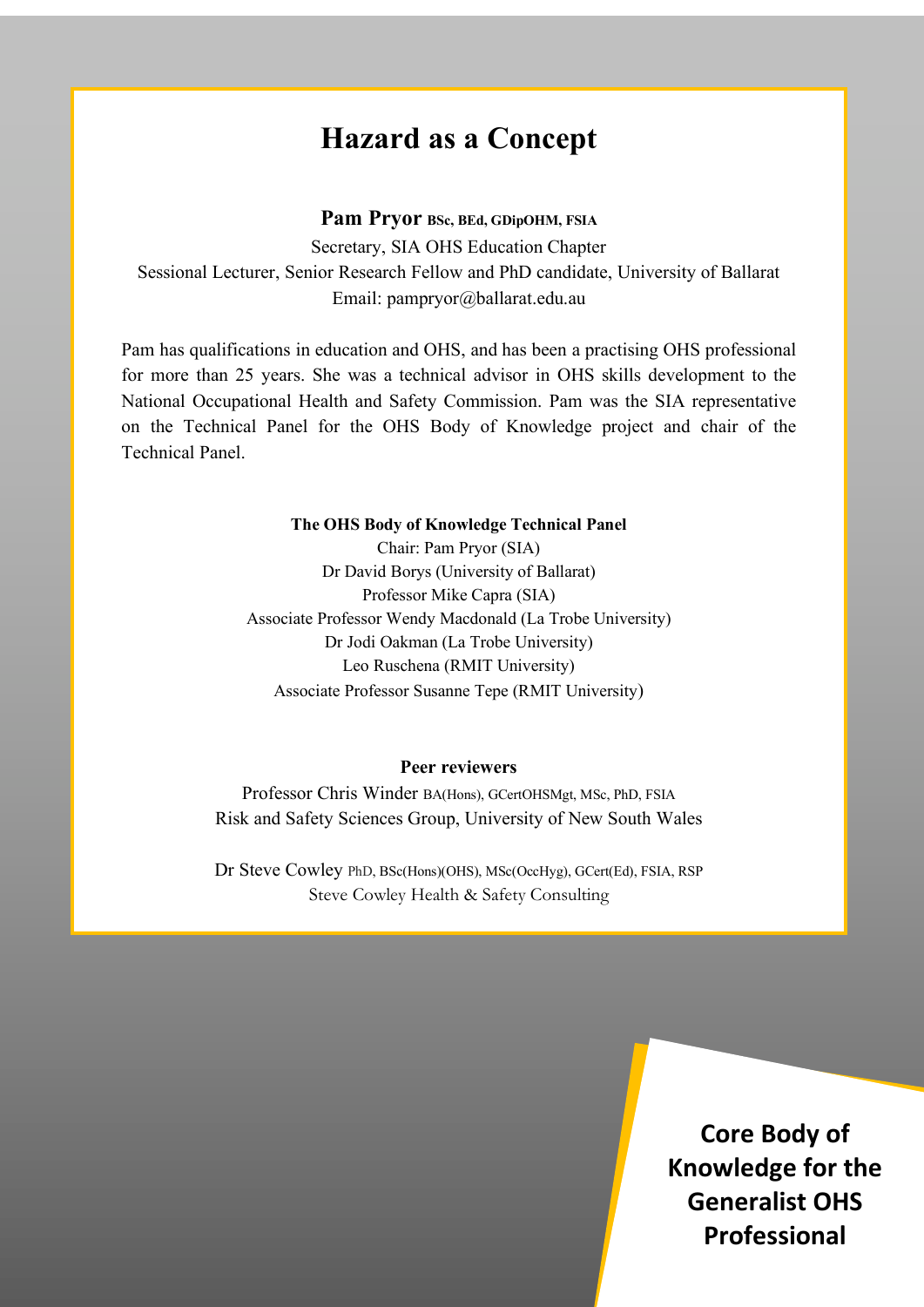#### **Core Body of Knowledge for the Generalist OHS Professional**

# **Hazard as a Concept**

#### **Abstract**

In occupational health and safety (OHS), the term 'hazard' is defined and used in many different ways. In introducing a series of hazard-specific chapters in the OHS Body of Knowledge, this chapter considers some of the issues associated with these various definitions and applications, including, for example, the common misidentification of failures of controls as hazards. This chapter discusses a range of definitions and classification systems for hazards and proposes that different definitions and classification systems may be useful depending on the context of the OHS activity; extended discussion on the topic is advocated. While subsequent hazard chapters are organised in accordance with the energy classification system, the generalist OHS professional should apply the knowledge in a way that recognises that multiple hazards may be present in complex systems.

> **Keywords** hazard, hazardous, risk, energy, complex systems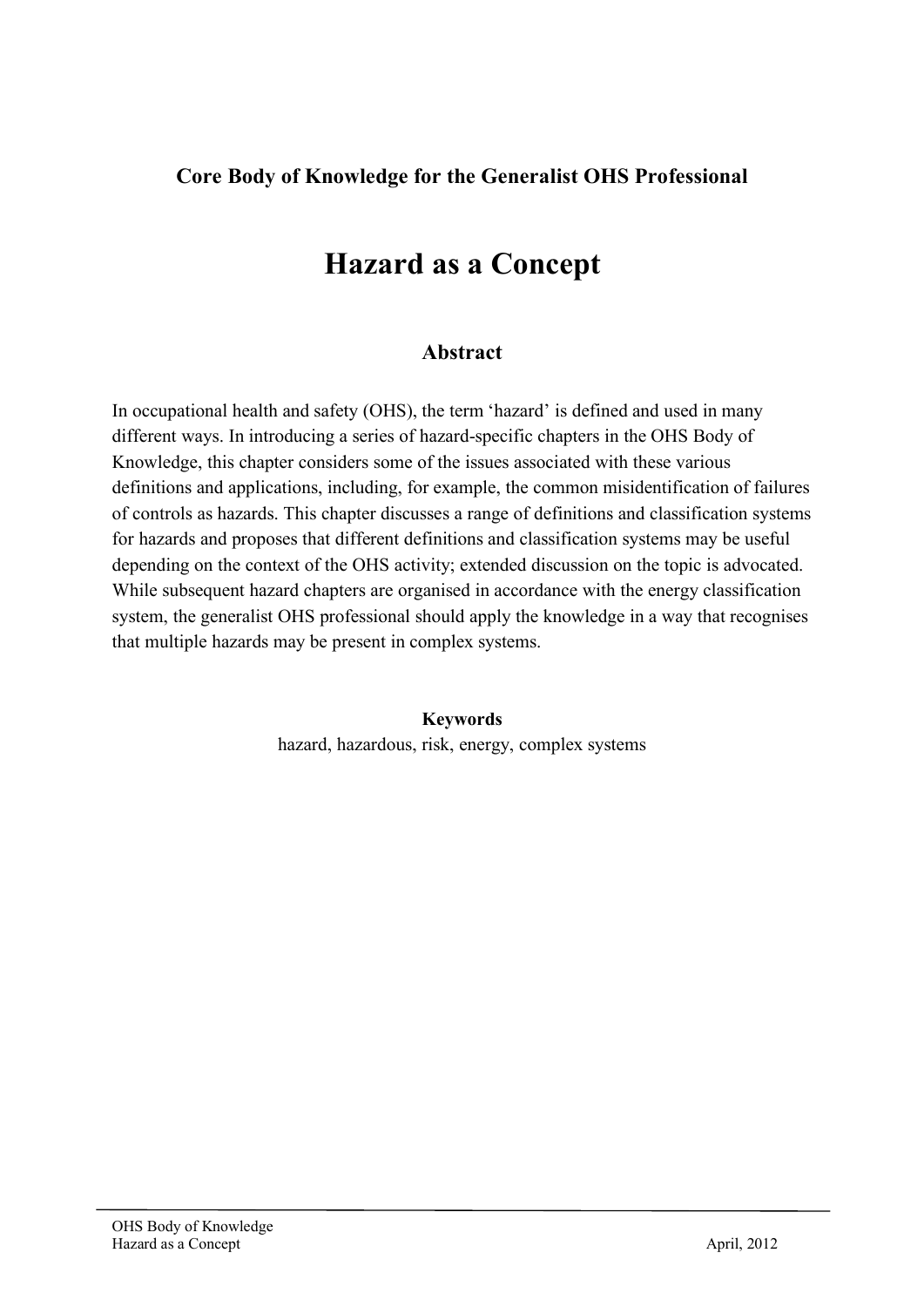## **Contents**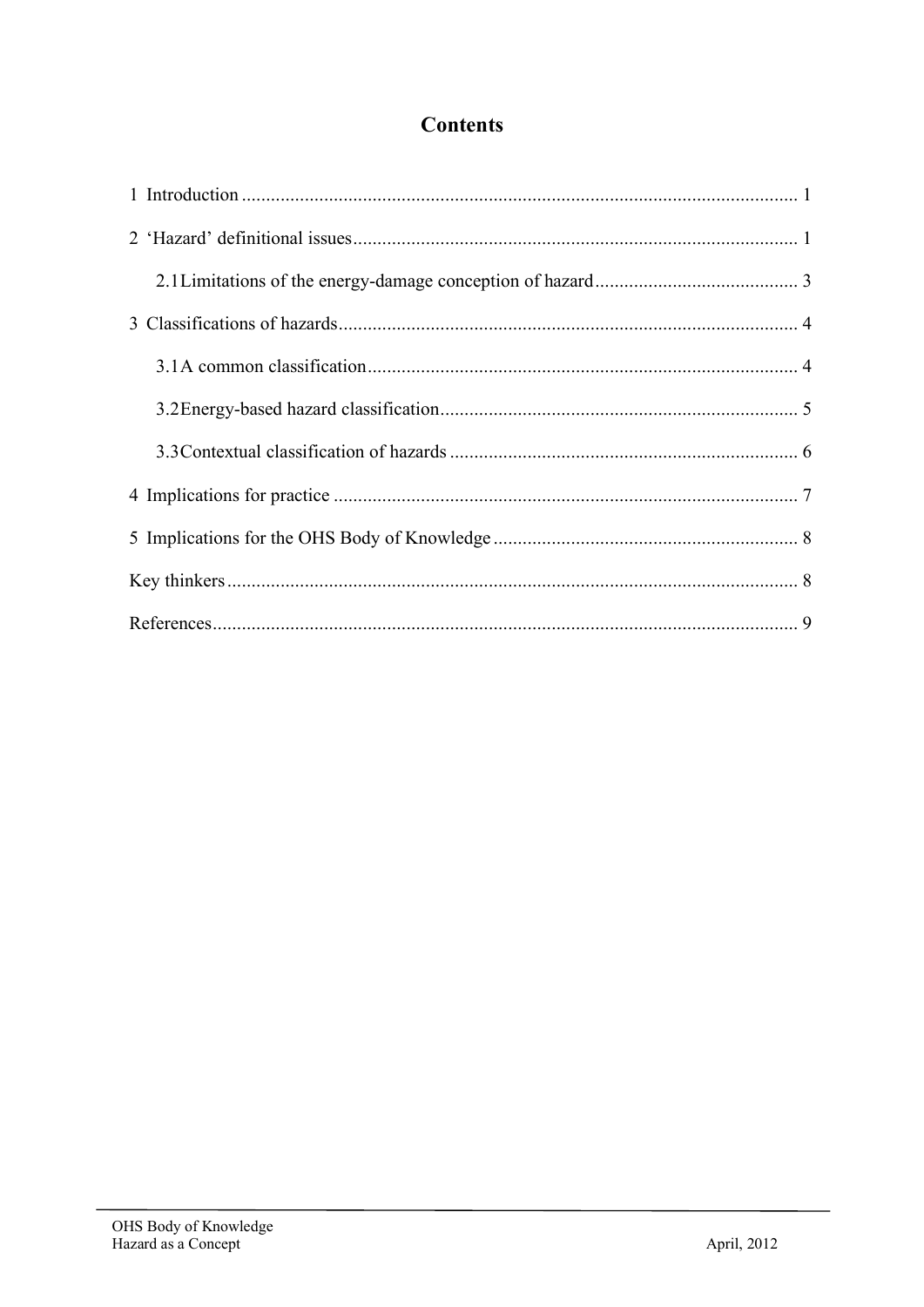#### **1 Introduction**

In occupational health and safety (OHS), the term 'hazard' is defined and applied in many different ways. As the use of terminology is fundamental to common understanding, lack of clarity on the meaning of hazard poses a significant barrier to the achievement of effective hazard management in the workplace

This chapter addresses some of the issues associated with the term 'hazard' with the aim of setting the context for several hazard-specific chapters in the OHS Body of Knowledge. It discusses some classifications of hazards and considers conceptual implications for OHS practice and for how the OHS Body of Knowledge is structured. It is not the intention to advocate adoption of any specific definition of hazard, but rather to stimulate informed discussion from a common understanding of hazards, their definitions and classifications.

## **2 'Hazard' definitional issues**

The term 'hazard' is used in many contexts. In a community context, for example, references are made to meteors, earthquakes and floods as 'natural hazards,' golfers refer to 'playing the hazard' and hazard is sometimes used as a verb (e.g. to 'hazard a guess'). A *Google* search for 'definition of hazard not financial or insurance' results in more than 7 million hits; some of these present 'hazard' as synonymous with 'risk,' while others adopt the more common 'source of harm' usage.

It might be expected that narrowing the search to OHS sources would clarify the OHSspecific meaning of hazard, but this is not the case. An abundance of different OHS-specific definitions have been proposed. The International Labour Organization (ILO) defined a hazard as "The inherent potential to cause injury or damage to people's health" (ILO (International Labour Organisation), p. 15). While this conception is open to encompassing all types of hazard, the resultant vagueness makes it difficult to apply. Another commonly used definition that is arguably only slightly more conducive to operational application is the Standards Australia/Standards New Zealand (SA/SNZ) definition that refers to a hazard as: "a source or a situation with a potential for harm in terms of human injury or ill-health, damage to property, damage to the environment, or a combination of these" (Standards Australia, 2001). A similarly broad approach to hazard definition was adopted by Safe Work Australia in the 2010 draft code of practice developed to support implementation of the national Model Work Health and Safety Act:

Hazard means a situation or thing that has the potential to harm a person. Hazards at work may include: noisy machinery, a moving forklift, chemicals, electricity, working at heights, a repetitive job, bullying and violence, a badly designed workplace and inadequate management systems (for example, no procedures for performing tasks safely) (Safework Australia, 2010).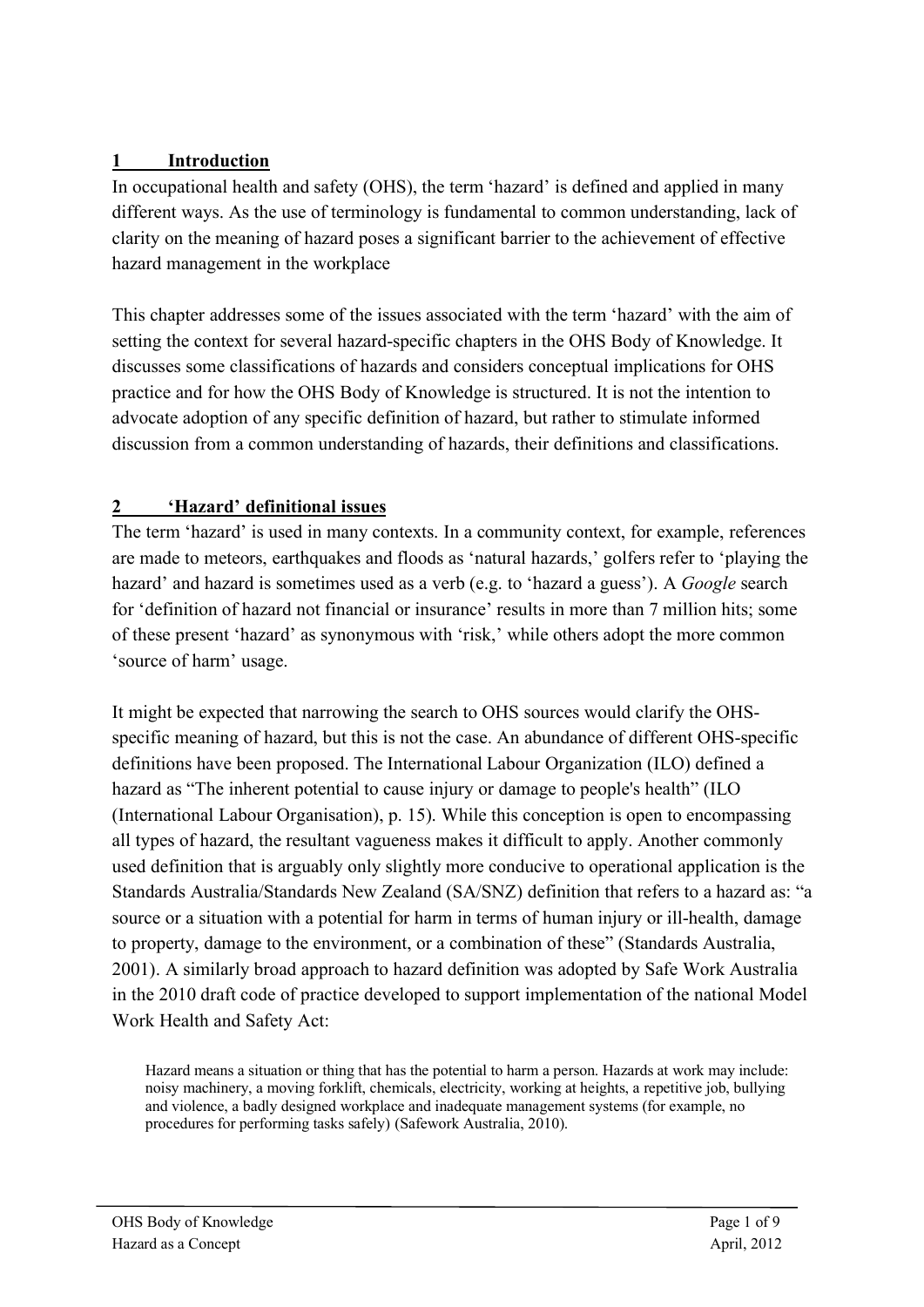This definition took the approach of defining a hazard as a 'thing' or 'situation'. It is also potentially confusing as it includes examples that represent not hazards, but failures in controls (i.e. "inadequate management systems" and "no procedures") that are part of the process that gives rise to the injury or damage rather than the hazard itself. Including such preconditions in the definition leads to millions of possibilities and so renders the term 'hazard' meaningless.

Australia's *Type of Occurrence Classification System* (National Occupational Health and Safety Commission, 2004) added another dimension to the hazard-definition discussion in that it bypassed the term entirely in favour of "agency of injury or disease," which it defined as "the object, substance or circumstance directly involved in inflicting the injury or disease;" examples include falls, heat, radiation, sound and pressure, and body stressing, which, conceptually are hazards.

Another aspect of the terminology issue is that hazard is often confused with risk, and similar definitional problems apply to risk<sup>1</sup> as to hazard. While the two concepts are closely linked, there is an important difference – risk refers to *outcomes* (or consequences) whereas hazard relates to a *source* of risk. In addition, risk is about uncertainty and is context and circumstance dependent (SA/SNZ (Standards Australia/Standards New Zealand), 2009); hazards, on the other hand, are either present or not. The two concepts are not interchangeable, and it can be problematic when confusion surrounds their use. Interestingly, while the now-superseded standard *AS/NZS 4360:2004 Risk Management* defined a hazard as "a source of potential harm" (Standards Australia, 2004), the international standard *AS/NZS ISO 31000:2009* which replaced it elected to refer instead to "risk sources" defined as "elements which alone or in combination have the intrinsic potential to give rise to risk" (SA/SNZ (Standards Australia/Standards New Zealand), 2009, p. 4).

Turning to the OHS professional literature, one of the earliest attempt to define hazards in an OHS context is the concept of hazards as "sources of potentially damaging energy". The origin of the definition of hazards in terms of energy is usually attributed to Gibson who published in 1961 with the definition and concept being elaborated on by Haddon and Wigglesworth in 1973 and further refined by Viner who defined hazards as:

Sources of potentially damaging energy which either exist naturally or as a result of humankind's modification of the naturally occurring world...where damage (injury) is the result of an incident energy whose intensity at the point of contact with the recipient exceed the damage threshold of the recipient (Viner, 1991, p. 42).

The definition of a hazard as a source of potentially damaging energy is the basis for several models of accident causation (refer Viner, 1991).

 <sup>1</sup> See *OHS BoK* Risk.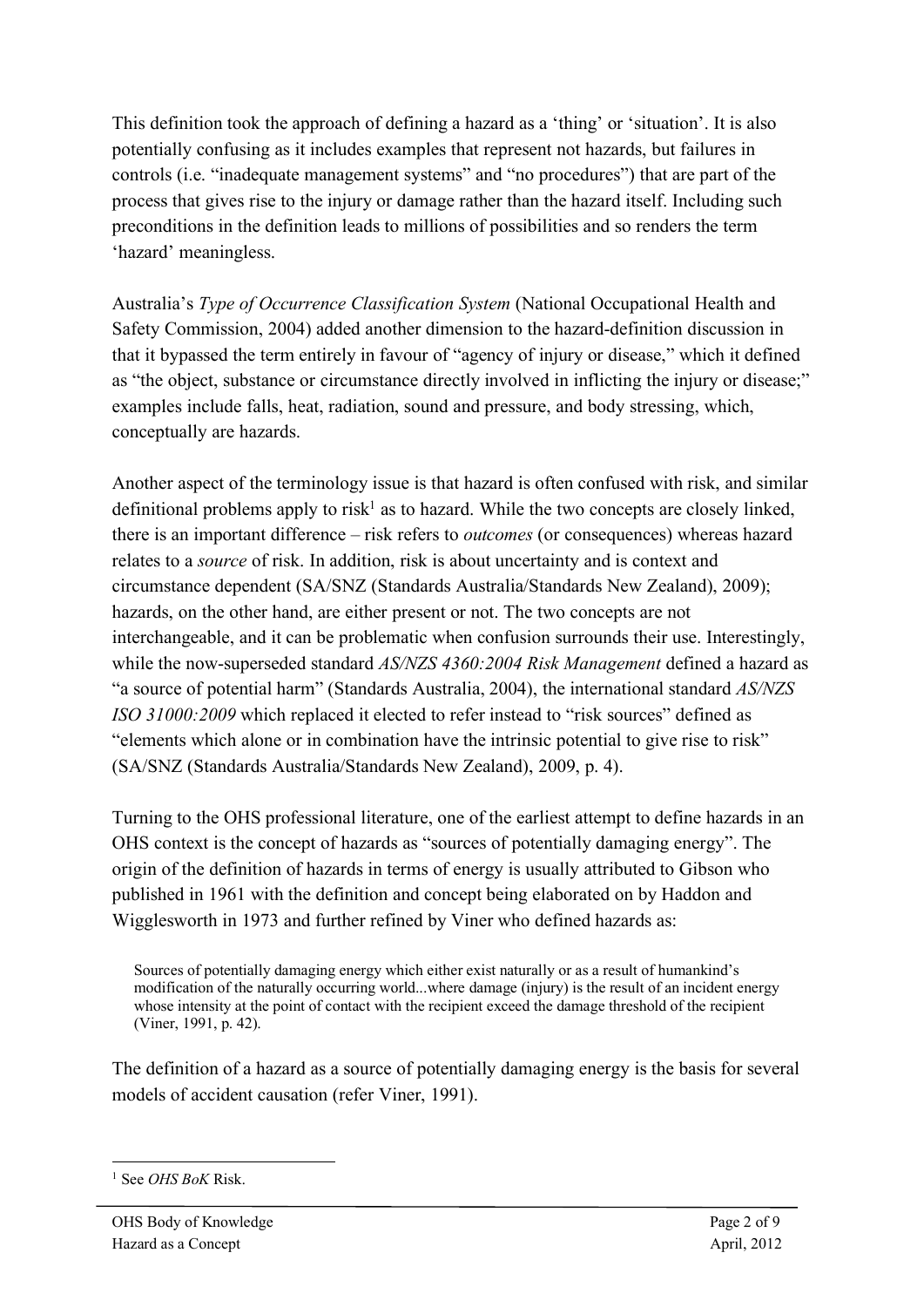The concept of a hazard as a source of potentially damaging energy is a useful one for the OHS professional; it has relevance for understanding causation and for proactive identification of hazards as a basis for taking action. However, the energy-damage model has its limitations. It is not particularly helpful for understanding the complexities of the damage process in situations where there is an appreciable human-factor component, where the effects of a hazard have a long latency period, where damage may be the result of more than one hazard or the interaction of several hazards, and in considering system complexity. These limitations are discussed below.

#### **2.1 Limitations of the energy-damage conception of hazard**

#### 2.1.1 Situations with a high human-factor component

The concept of hazards as potentially damaging energy is not helpful when the expression of damage is affected by human-factor components, such as in biomechanical or manual-taskrelated hazards and psychosocial hazards. The expression of biomechanical hazards may be determined by human factors such as age, gender, fitness, anthropometry and technique. The expression of psychosocial hazards may be affected by factors such as self-esteem, competence and coping mechanisms. While in modern OHS practice these types of factors are unlikely to be the focus of primary control strategies, it is likely that in the future these types of factors will be the focus of secondary control strategies for psychosocial hazards.<sup>2</sup> This reinforces the importance of understanding the complex interactions of these factors in the expression of the hazard.

#### 2.1.2 Hazards where effects have a long latency period

There are occasions when damage or ill health is manifested and investigators of OHS problems must retrospectively determine the hazard(s) that was the source(s) of the effect(s). During a long latency period (e.g. it is not uncommon for asbestos exposure to result in disease 40 years post-exposure), various work and personal circumstances can influence the outcome of the harm, making detection of the specific hazard(s) difficult. In such situations, simplistic definitions of hazards and the energy-damage definition are of limited value.

#### 2.1.3 Multiple hazards

In cases where the type of risk (i.e. the possible injury or harm to health) stems largely or entirely from *one* type of hazard, the issues surrounding terminology might not be problematic. However, harm may result from the interaction of several hazards, such as the synergistic effect of psychosocial and biomechanical hazards<sup>3</sup> and ototoxic chemicals that, in combination with noise, have a more detrimental effect on hearing than noise alone. <sup>4</sup> In such

 <sup>2</sup> See *OHS BoK* Global concept: Health.

<sup>3</sup> See *OHS BoK* Hazards: Biomechanical.

<sup>4</sup> See *OHS BoK* Hazard: Noise and vibration.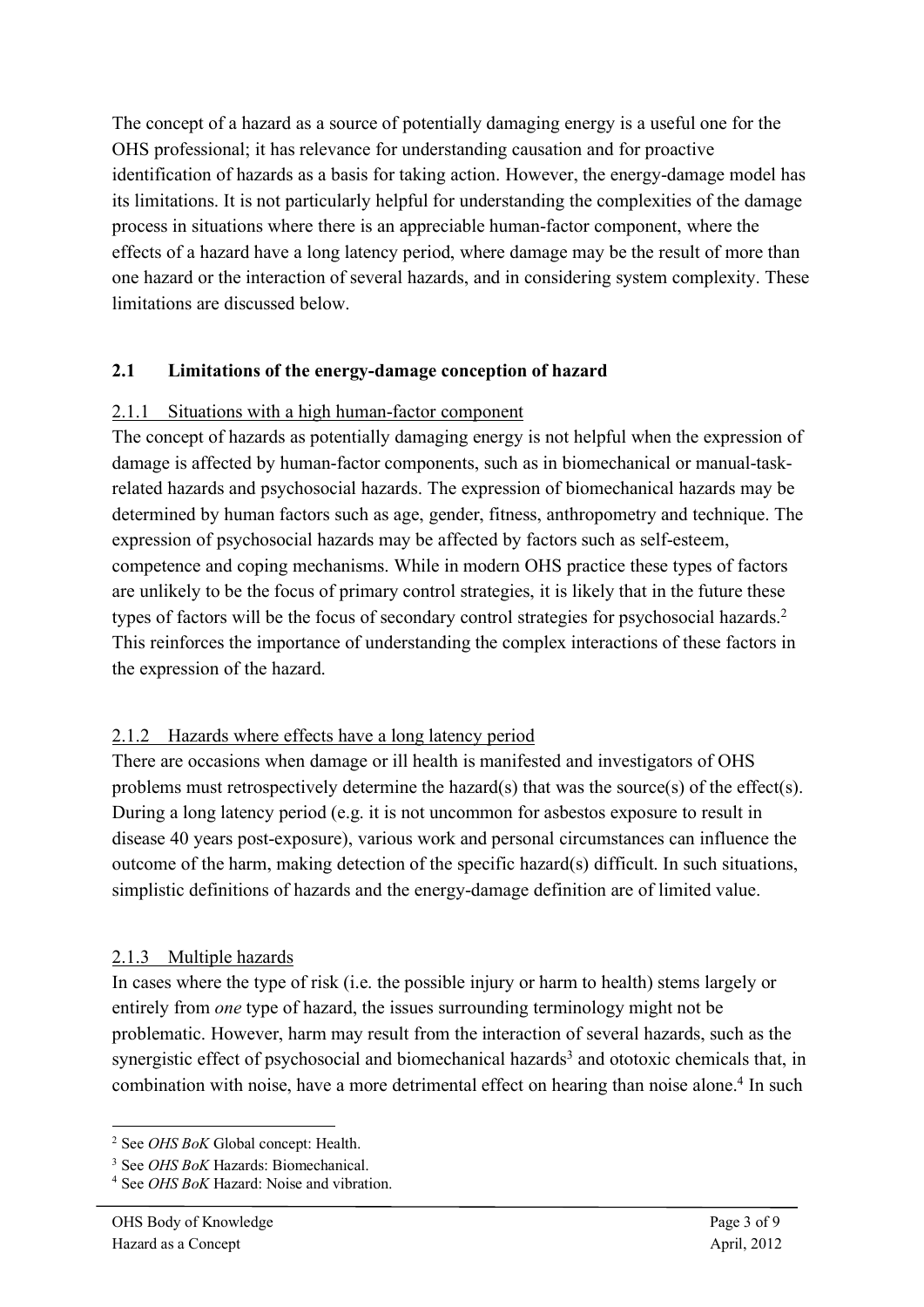cases, the 'damaging energies' concept may result in risks being controlled independently of each other (Macdonald, 2005).

#### 2.1.4 Hazards arising from complexity

Recent research and discussions focus on OHS as part of complex systems. <sup>5</sup> From such a perspective, the OHS professional must consider the functioning of the whole organisational system and comprehend how different elements and processes act together when exposed to a range of influences simultaneously, rather than just search for broken parts (Dekker, 2011, p. 127). Traditional OHS models are based on the premise that for incidents to happen, something or someone must break or malfunction. However, many writers (Dekker and others) have described a phenomenon of 'drift' where organisations fail because they normalise very small changes to parameters until the system as a whole drifts into an unsafe state. In complex systems, drift into failure can happen without anything breaking, or without anybody actively erring or violating rules. Fundamentally, this challenges assumptions about cause and effect. These processes are not particularly well understood as the growth of complexity in society and organisations has outpaced our understanding of how complex systems work and fail (Dekker, 2011, p. xiii). In light of these observations, definitions of hazards may need reconceptualising and further revision as our understanding develops.

## **3 Classifications of hazards**

Classifying things into categories is a way of imposing some order on, and increasing our understanding of, our environment (e.g. classification of biological organisms imposes order on the biological world to increase understanding). While many OHS sources provide lists of example hazards (Workplace Health and Safety Queensland, 2008), there have been some attempts to classify hazards based on a unifying concept. It is debatable, however, whether some of these classifications serve to increase understanding or simply add to the confusion surrounding hazards. Three hazard classification systems are outlined below.

#### **3.1 A common classification**

A commonly used classification includes the following five categories of hazard:

- Biological: bacteria, viruses, other micro-organisms, insects, plants, animals
- Chemical: toxicants, toxins that affect the body or chemicals that lead to fire or explosion
- Physical: electricity, radiation, pressure, noise, heights, vibration

 <sup>5</sup> See *OHS BoK* Systems.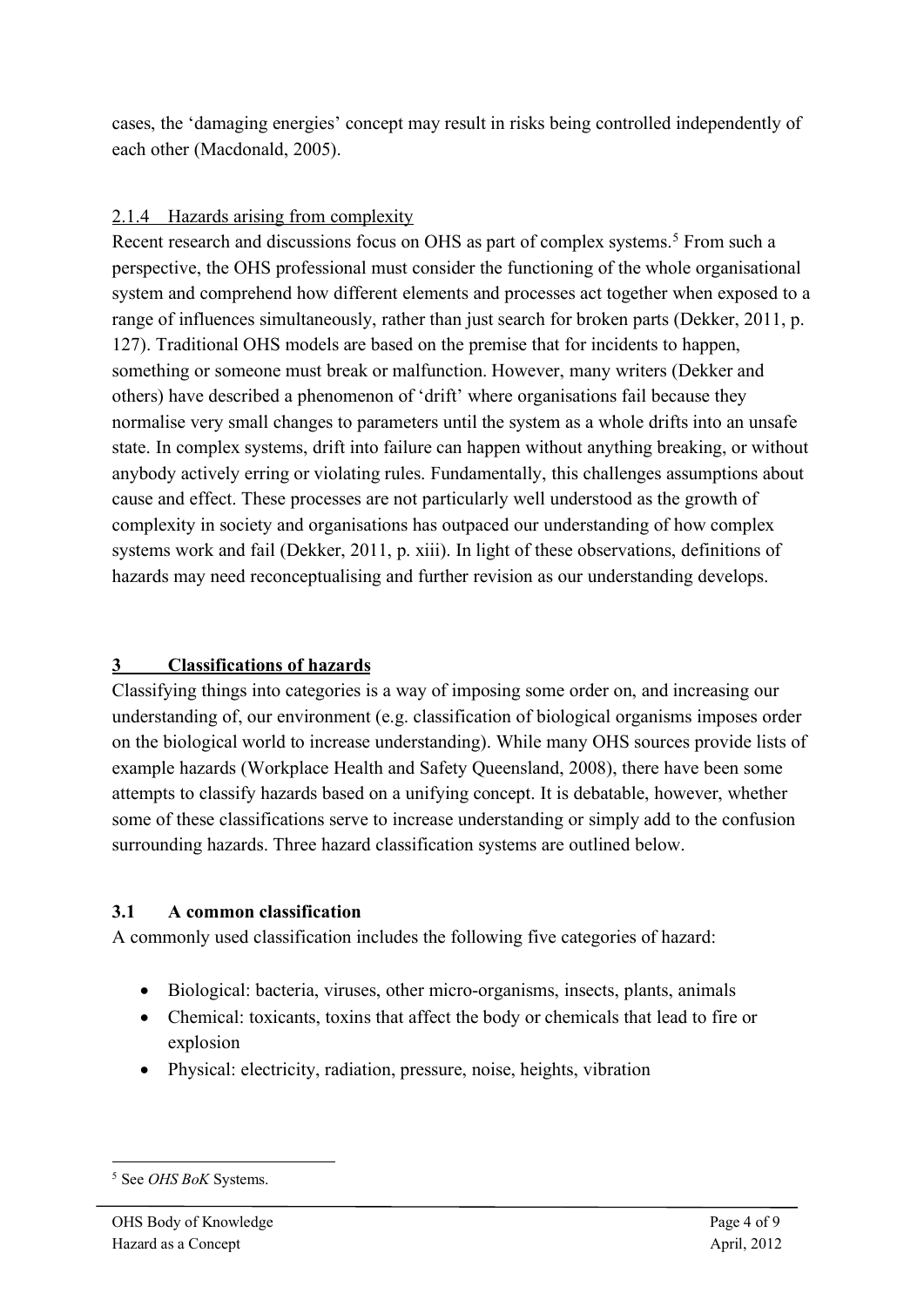- Ergonomic:<sup>6</sup> repetitive movement, manual handling, workplace design, job and task design
- Psychosocial: stress, violence and other workplace stressors.

(See for example CCOHS, 2009)

Some sources have made variations to the categories in this common classification system; for example, Comcare Australia (2004) and the Canadian Centre for Occupational Health and Safety (2009). The latter listed a sixth potentially confusing category of "safety" hazards that included "inappropriate machine guarding, equipment malfunctions or breakdowns," which are failures in controls rather than hazards.

#### **3.2 Energy-based hazard classification**

Energy-based classifications focus on established types of energy. Viner (1991) provided a detailed list with examples (Table 1).

| <b>Energy Type</b>                                                                                 | <b>Sub-type or Description</b>                                                                                                             |  |  |  |
|----------------------------------------------------------------------------------------------------|--------------------------------------------------------------------------------------------------------------------------------------------|--|--|--|
| Potentially injurious or damaging energy sources external to the injured person or damaged<br>body |                                                                                                                                            |  |  |  |
| 'Potential energies'                                                                               | Gravitational energy, structural strain energy, stored energy in<br>compressed fluids                                                      |  |  |  |
| Kinetic energy                                                                                     | Energy stored in a body's mass due to its speed in linear or<br>rotational motion                                                          |  |  |  |
| Mechanical power                                                                                   | The rate of energy flow in machinery from the source of power to<br>the point where the energy is absorbed in the action of the<br>machine |  |  |  |
| Acoustic and mechanical<br>vibrations                                                              | Noise, acoustic shock waves, mechanical vibration in solids                                                                                |  |  |  |
| Electrical energy                                                                                  | Electrical potential energy (volts), electromagnetic vibration,<br>electrostatic charge                                                    |  |  |  |
| Nuclear particle radiation                                                                         | Radiation of nuclear origin                                                                                                                |  |  |  |
| Thermal energy                                                                                     | Solids, liquids, gases (including flames)<br>Ambient (atmospheric conditions)                                                              |  |  |  |
| Chemical energy                                                                                    | Molecular bonding energy released in oxidising actions (fire and<br>explosion)                                                             |  |  |  |
|                                                                                                    | Modification to the chemical processes of the body (acute toxic<br>and non-respirable conditions)                                          |  |  |  |
| Microbiological 'energy'                                                                           | Viruses, bacteria, fungi                                                                                                                   |  |  |  |
| Muscle energy                                                                                      | Attacks (purposeful) or inadvertent striking                                                                                               |  |  |  |

**Table 1: Sources of energy as basis for a classification of hazards (Viner, 1991)**

 <sup>6</sup> While the term 'ergonomic' is commonly used in these classifications it perhaps should be re-titled 'biomechanical' as ergonomics is the science of work and is concerned with the design of safe and efficient workplaces and processes, and is not a category of hazard.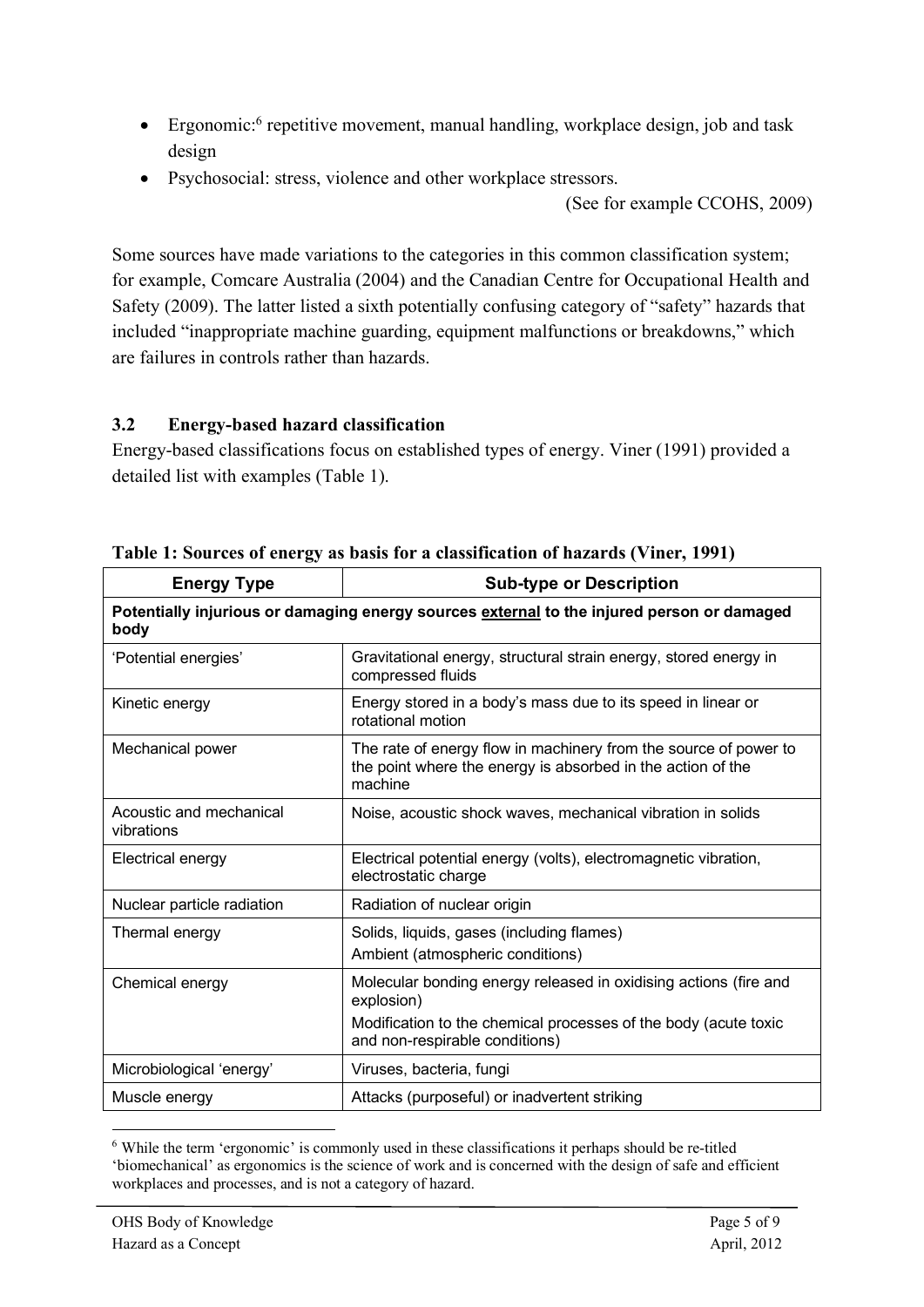| Potentially injurious or damaging energy sources within the injured person or damaged body |                                                                                                                          |  |  |  |
|--------------------------------------------------------------------------------------------|--------------------------------------------------------------------------------------------------------------------------|--|--|--|
| Gravitational potential energy                                                             | Due to height above a datum                                                                                              |  |  |  |
| Kinetic energy                                                                             | In body movement (self generated or externally powered)                                                                  |  |  |  |
| Muscle energy                                                                              | In the maintenance of body posture, in undertaking physical work<br>and force application, in the generation of movement |  |  |  |
| Chemical energy                                                                            | Molecular bonding energy released in oxidising reactions                                                                 |  |  |  |

While Viner included "internal kinetic energy" and "muscle energy" in his list of sources of energy as a way of addressing hazards associated with manual tasks or biomechanical hazards, many OHS professionals and educators may perceive this as 'forcing' the energybased categorisation to fit all circumstances. It is more useful perhaps to apply the energy classification in circumstances where it is appropriate while noting the limitations.

#### **3.3 Contextual classification of hazards**

Another set of categories was proposed by Macdonald (2005), who expressed concern about the limitations arising from definitions that imply that a hazard must have a finite, physical presence. Macdonald proposed differentiation of hazard categories according to different elements of the work system (Table 2).

| Category              | <b>Definition</b>                                                                                           | <b>Examples</b>                                                                                                                                                                                                                                                   |
|-----------------------|-------------------------------------------------------------------------------------------------------------|-------------------------------------------------------------------------------------------------------------------------------------------------------------------------------------------------------------------------------------------------------------------|
| Hazardous             | A specific object that                                                                                      | A hazardous chemical or biological agent;                                                                                                                                                                                                                         |
| substance or          | increases risk to health<br>in its immediate spatial<br>or temporal vicinity                                | An object on a path that could be tripped over;                                                                                                                                                                                                                   |
| object                |                                                                                                             | An unguarded machine blade;                                                                                                                                                                                                                                       |
|                       |                                                                                                             | A vehicle moving at significant speed;                                                                                                                                                                                                                            |
|                       |                                                                                                             | A poorly designed hand tool.                                                                                                                                                                                                                                      |
| Hazardous<br>activity | A work task or activity<br>that is inherently a                                                             | Biomechanical hazards  e.g. heavy lifting, highly<br>repetitive movements, prolonged static postures                                                                                                                                                              |
|                       | potential source of<br>risk, so that workers<br>are exposed to one or<br>more of the following:<br>$\cdots$ | Psychosocial hazards  e.g. work that is likely to cause<br>psychological stress (link), due to factors such as:<br>extended periods of external pacing at a high rate with<br>short cycle times; personal interactions with aggressive or<br>abusive clients, etc |
| Hazardous             | Ongoing, sub-optimal                                                                                        | Pre-existing injuries;                                                                                                                                                                                                                                            |
| personal<br>condition | conditions of workers<br>that increase their                                                                | States of chronic fatigue or stress due to factors such as<br>inadequate sleep, poor work-life balance;                                                                                                                                                           |
|                       | personal vulnerability<br>to hazardous activities<br>and conditions                                         | Sub-standard competence in performing normal work<br>tasks.                                                                                                                                                                                                       |
| <b>Hazardous</b>      | A condition of any                                                                                          | Very cold environment;                                                                                                                                                                                                                                            |
| system condition      | component of the                                                                                            | Inadequate staffing level;                                                                                                                                                                                                                                        |
|                       | system (equipment,<br>workstation, work                                                                     | Absent or inadequate resources (e.g. lifting aids,                                                                                                                                                                                                                |

#### **Table 2: Classification of hazards taking account of context and conditions (Macdonald, 2005)**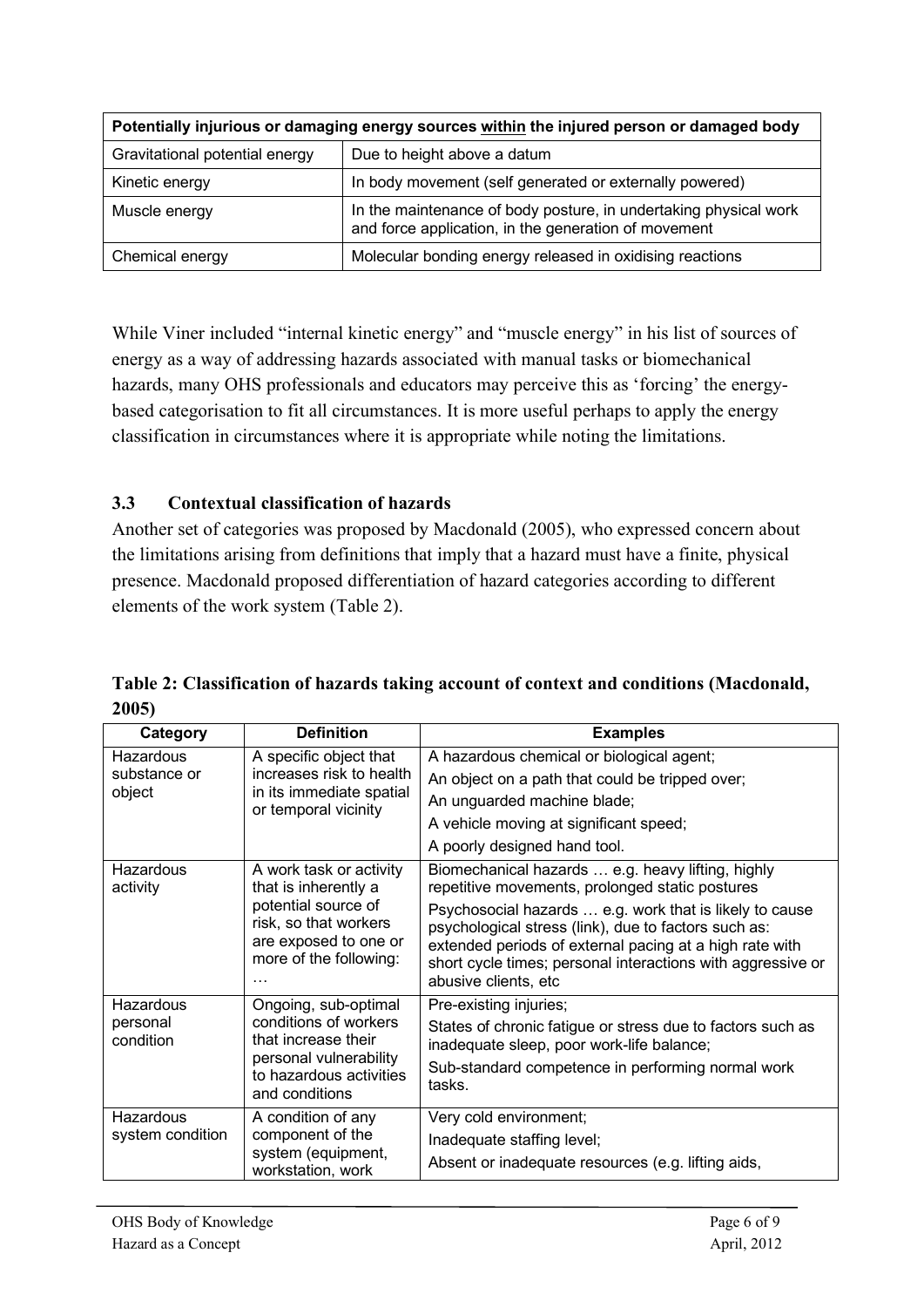|                             | procedures and<br>organisation, job<br>design, management<br>system, physical and<br>psychosocial<br>environments) that<br>increases risk                                                         | information, equipment, emotional support);<br>Inadequate time to complete required work;<br>Piece-rated payment system;<br>Very long working hours;<br>Badly designed shift rotation system;<br>Management system that results in workers having<br>inadequate levels of: control or decision latitude,<br>performance feedback, recognition/reward of effort and<br>good performance. |
|-----------------------------|---------------------------------------------------------------------------------------------------------------------------------------------------------------------------------------------------|-----------------------------------------------------------------------------------------------------------------------------------------------------------------------------------------------------------------------------------------------------------------------------------------------------------------------------------------------------------------------------------------|
| Hazardous<br>personal state | A more transient<br>personal state,<br>typically chronic stress<br>or fatigue, that results<br>from one or more of<br>the above factors and<br>increases risk -<br>directly to that<br>individual | Due to physiological effects of the stress response, or<br>overloading/overexertion of specific body tissues; or<br>Indirectly due to performance degradation and a<br>consequent increase in errors that increase injury risk                                                                                                                                                          |

Some of these categories conform to the common understanding of a hazard as a 'thing;' others, particularly those listed by Macdonald as psychosocial hazards and hazards relating to ongoing conditions of 'the system' are referred to as 'hazardous.' Some OHS professionals would consider Macdonald's "hazardous personal condition," "hazardous system condition" and "hazardous personal state" categories to be risk factors rather than hazards. Moreover, some examples provided for the hazardous personal and system conditions, such as substandard competence or lack of equipment, would be perceived by OHS professionals as failures in controls. Indeed, several of Macdonald's categories correlate with Reason's (1997) "latent failures" or "unsafe conditions." Consequently, it can be argued that this is an example of a classification system that goes beyond 'hazard.'

#### **4 Implications for practice**

The generalist OHS professional should be familiar with the various definitions and classifications of hazards (which extend beyond those discussed in this chapter), and their evolution and conceptual underpinning. Also, they should be able to discuss the nature of hazards and rationalise their understanding of them.

The definitional issues discussed have an important implication for practice – failure in control mechanisms should not be construed as a hazard. When a definition of a hazard, such as that developed by Safe Work Australia (see section 2), cites examples of a hazard such as an inappropriate guard, a lack of procedure or a lack of training, then the response will be to fit a different guard, write a procedure or provide training; by definition, the hazard defines the control option. However, if a different definition and classification had been used (e.g. moving parts of plant, a chemical or a manual handling task), different and perhaps more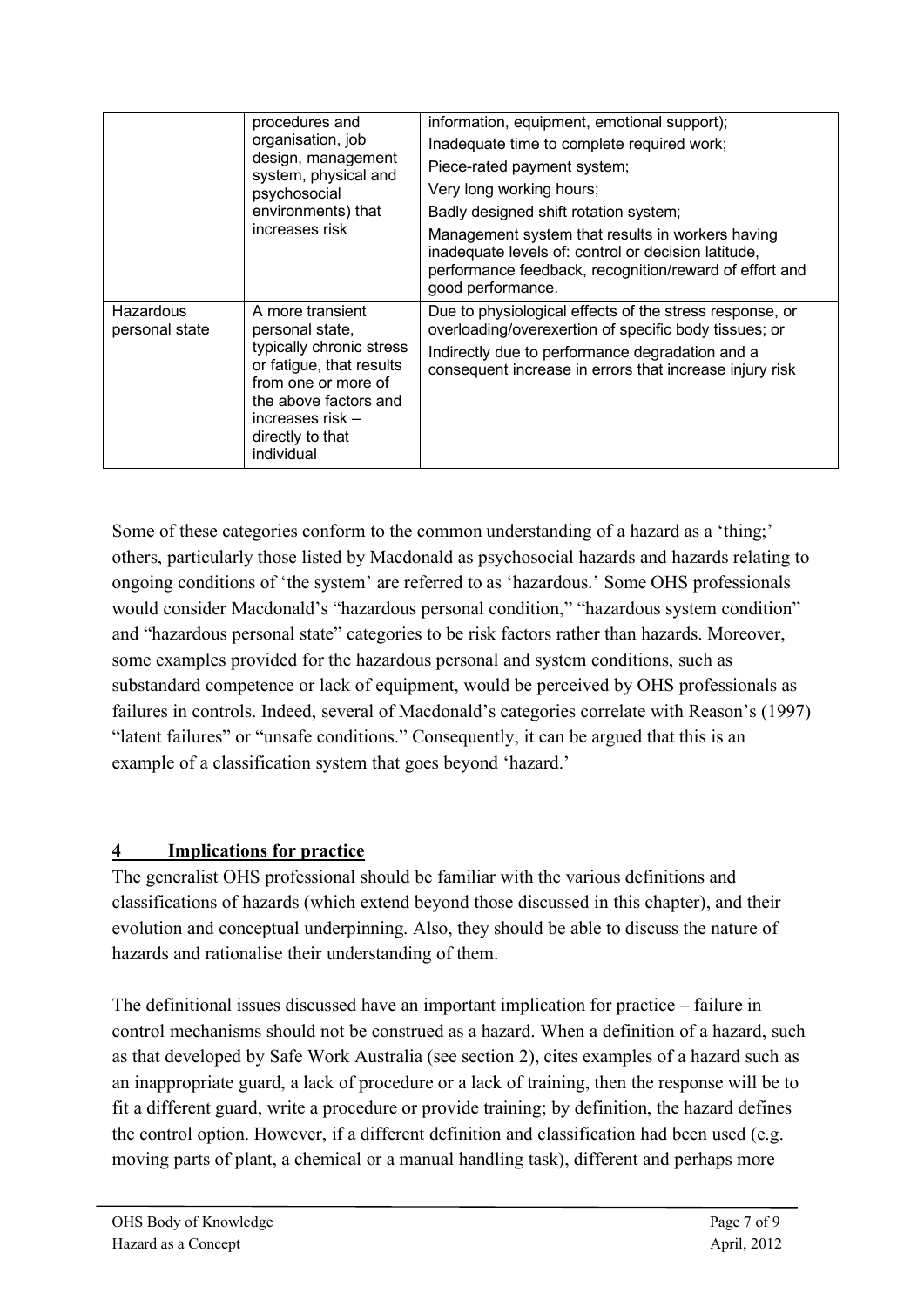appropriate controls may have been suggested. The primary objective in OHS practice is to get the basics right and the basics are not likely to be in place when failures in controls are confused with hazards.

In addition, the author is of the opinion that broad, all-encompassing definitions of hazards such as "a situation or thing that has the potential to harm" (Safe Work Australia, 2010) are of limited use for the OHS professional engaging with workplace personnel in identifying hazards. The OHS professional may find it more useful to apply a definition of hazard that is appropriate to the situation at the time. For example, in developing a checklist for workplace inspections, it may be appropriate for a simple, energy classification system to underpin the list of hazards to be inspected. However, when speaking with senior management, it may be appropriate to use a more multifaceted classification system that recognises aspects of latent conditions. In incident investigation, it may be useful to use both these classifications and more to describe systemic failures. However, as stated by Cross<sup>7</sup> the fundamental test as to whether some thing is a hazard is that if it is eliminated there is no risk.

As our understanding of system complexity evolves, it may be necessary to adapt our classifications of hazard to acknowledge dangerous conditions that emerge from seemingly safe elements interfacing with other seemingly safe elements. The concept of 'drift' in systems is an example of an area of emerging knowledge that may impact the thinking and language of OHS professionals in relation to hazards.

#### **5 Implications for the OHS Body of Knowledge**

Partially to facilitate clarity of presentation, the hazard-specific chapters in the OHS Body of Knowledge have been organised on an energy-damage basis. However, OHS professionals and educators need to apply this knowledge in a way that recognises that multiple hazards may be present in many situations, and that workplaces are inherently complex systems.

Knowledge evolves as people engage with it. OHS professionals, educators, researchers, policy makers and regulators should all engage in discussion about hazards, and the definitions and classifications of hazards, with the view of arriving at a shared understanding. This may include tailoring different definitions and classifications of hazards to different contexts and purposes, and modifying these as our understanding of complex systems and systemic failure develops.

#### **Key thinkers**

Haddon, Wigglesworth, Viner, Dekker

7 See *OHS BoK* Risk.